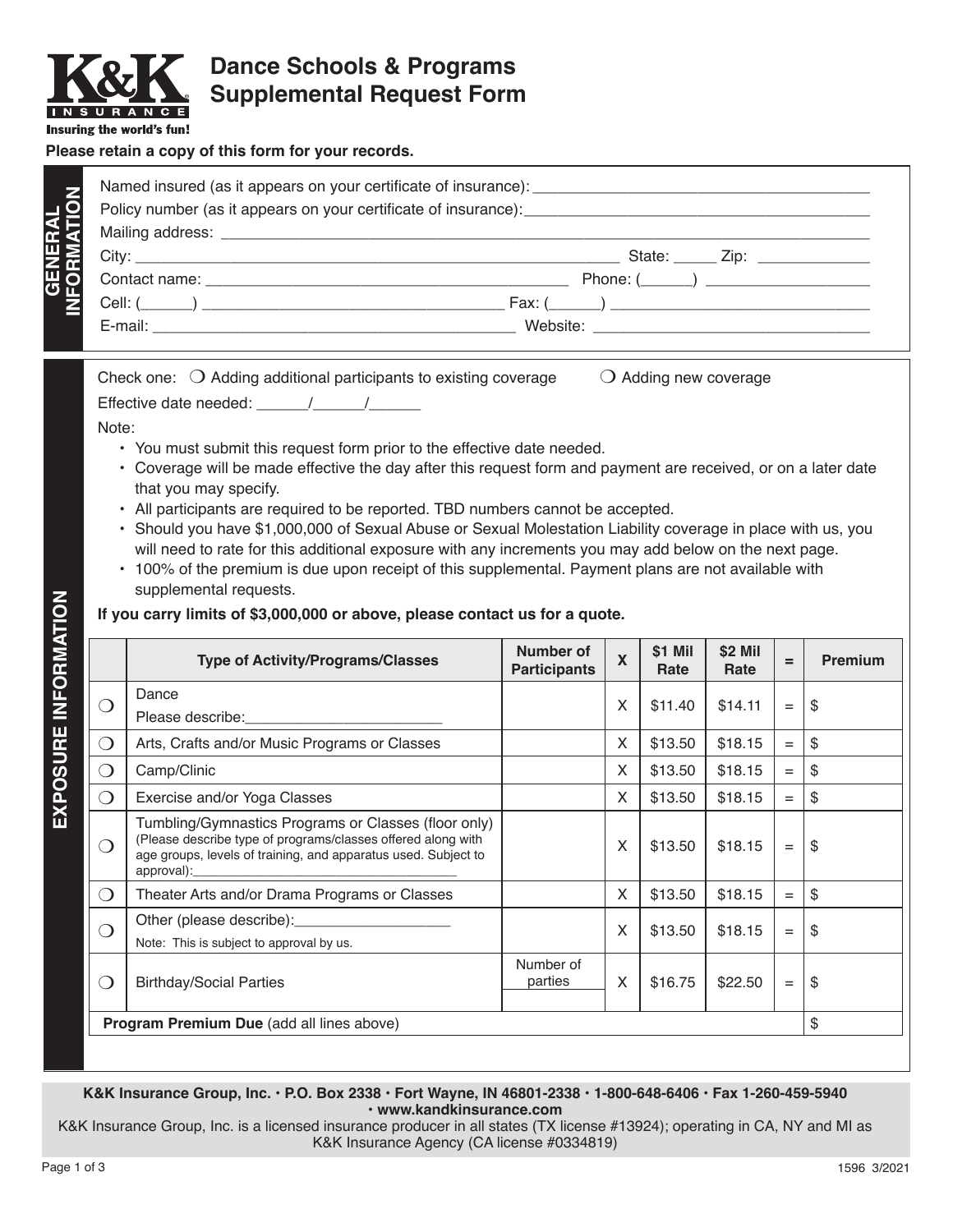## **Sexual Abuse or Sexual Molestation Liability** (optional coverage)

Check one

- $\bigcirc$  I currently have Sexual Abuse or Sexual Molestation Liability Coverage in place and need to add the additional participants/parties reported on the prior page to my coverage.
- $\bigcirc$  I would like to add this coverage to my policy.
	- **\* Note:** If you would like to add this coverage to your policy mid-term, please contact us for additional information on the proper form to complete for review and approval.

|                                                                                         | <b>Activity Type</b>                                                                                                                                                     | Rate<br>(per participant) | X | Total # of<br><b>Participants</b><br>(see prior page) | $=$ | <b>Premium</b> |
|-----------------------------------------------------------------------------------------|--------------------------------------------------------------------------------------------------------------------------------------------------------------------------|---------------------------|---|-------------------------------------------------------|-----|----------------|
| $\left( \quad \right)$                                                                  | Dance                                                                                                                                                                    | \$1.08                    | X |                                                       | $=$ | \$             |
|                                                                                         | Non-registered Member Activity(s)<br>• Arts and/or Crafts<br>• Camp/Clinic<br>• Exercise and/or Yoga<br>• Tumbling/Gymnastic (floor only)<br>• Theater Arts and/or Drama | \$1.86                    | X |                                                       | $=$ | \$             |
| $\left(\begin{array}{c} \end{array}\right)$                                             | <b>Birthday or Social Party</b>                                                                                                                                          | \$2.30<br>per party       | X | # of parties                                          | $=$ | \$             |
| <b>TOTAL Sexual Abuse or Sexual Molestation Liability Premium (add all lines above)</b> |                                                                                                                                                                          |                           |   |                                                       |     | \$             |

| н. | Program Premium                                      |  |
|----|------------------------------------------------------|--|
| шι | Sexual Abuse or Sexual Molestation Liability Premium |  |
| בֿ | <b>Total Premium Due (add lines above)</b>           |  |

**Complete this section if you require additional certificates listing a facility, property owner or similar third-party as an additional insured on your policy. Provide a separate request for each additional certificate needed.** 

**1. When is this certificate needed? :** \_\_\_\_\_\_\_ / \_\_\_\_\_\_\_ / \_\_\_\_\_\_\_

2. What is the additional insured's relationship to you?  $\bigcirc$  Owner/manager/lessor of premises (facility or venue)

 $\bigcirc$  Sponsor  $\bigcirc$  Co-promoter  $\bigcirc$  Other (please identify/explain):  $\_$ 

NOTE: The certificate holder will automatically be an additional insured for an Owner/manager/lessor, Sponsor or Co-Promoter relationship

3. Certificate holder/additional insured name:

 $\overline{\phantom{a}}$  , and the contribution of the contribution of the contribution of the contribution of the contribution of the contribution of the contribution of the contribution of the contribution of the contribution of the Mailing address: **Example 20** and  $\alpha$  and  $\alpha$  and  $\alpha$  and  $\alpha$  and  $\alpha$  and  $\alpha$  and  $\alpha$  and  $\alpha$  and  $\alpha$  and  $\alpha$  and  $\alpha$  and  $\alpha$  and  $\alpha$  and  $\alpha$  and  $\alpha$  and  $\alpha$  and  $\alpha$  and  $\alpha$  and  $\alpha$  and  $\alpha$  and  $\alpha$  and City: \_\_\_\_\_\_\_\_\_\_\_\_\_\_\_\_\_\_\_\_\_\_\_\_\_\_\_\_\_\_\_\_\_\_\_\_\_\_\_\_\_\_\_\_\_\_\_\_\_\_\_\_ State: \_\_\_\_\_\_\_\_\_ Zip:\_\_\_\_\_\_\_\_\_\_\_\_\_\_\_\_\_ 4. Does the certificate holder/additional insured require any special wording or endorsements?  $\bigcirc$  Yes  $\bigcirc$  No If yes, check all that apply:  $\bigcirc$  CG2026  $\bigcirc$  Primary  $\bigcirc$  Waiver of subrogation  $\bigcirc$  Other (please explain): **NOTE: If you are not sure, please attach a copy of the insurance requirements/instructions you've received. 5. If applicable:** For specific events: Date(s) of event/activity: \_\_\_\_\_\_/\_\_\_\_\_\_/\_\_\_\_\_\_\_ to \_\_\_\_\_\_/\_\_\_\_\_\_/\_\_\_\_\_\_\_ Hours of event/activity: \_\_\_\_\_\_\_\_\_\_\_\_\_ A.M./P.M. to \_\_\_\_\_\_\_\_\_\_\_\_\_A.M./P.M. Type of event/activity:\_\_\_\_\_\_\_\_\_\_\_\_\_\_\_\_\_\_\_\_\_\_\_ Name of event/activity: \_\_\_\_\_\_\_\_\_\_\_\_\_\_\_\_\_ Location of event/activity: **The most common delay in certificate processing is caused by providing partial or incorrect name and/or instructions. Please check your request carefully before submitting.**

**DAVMENT** 

**CERTIFICATE REQUESTS**

**CERTIFICATE REQUESTS**